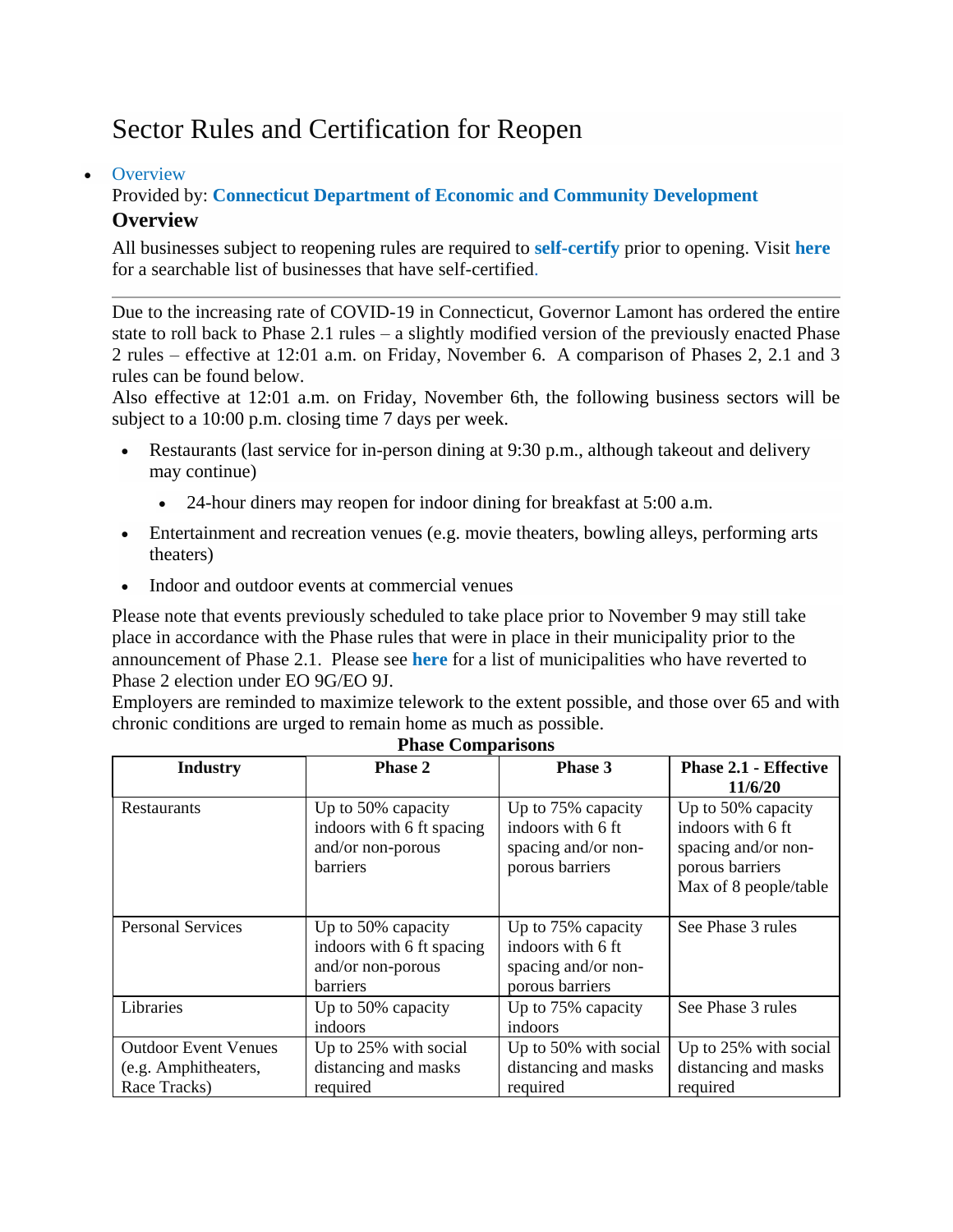| <b>Indoor Performing Arts</b><br><b>Theaters</b>    | Closed                                                    | Up to 50% capacity<br>with 6 ft spacing<br>between parties | Up to 50% capacity<br>with 6 ft spacing<br>between parties,<br>capped at 100 people                                                      |
|-----------------------------------------------------|-----------------------------------------------------------|------------------------------------------------------------|------------------------------------------------------------------------------------------------------------------------------------------|
| <b>Indoor Recreation</b>                            | Up to 50% with social<br>distancing and masks<br>required | Up to 50% with social<br>distancing and masks<br>required  | Up to 50% with social<br>distancing and masks<br>required, movie<br>theaters and similar<br>entertainment venues<br>capped at 100 people |
| Private, Social and                                 | <b>Indoor</b> – Cap of 25                                 | <b>Indoor</b> – Up to $50\%$                               | <b>Indoor</b> – Cap of 25                                                                                                                |
| <b>Recreational Gathering</b><br>Sizes – Commercial | people<br><b>Outdoor</b> – Cap of $100$                   | capacity, capped at<br>100 people                          | people<br><b>Outdoor</b> – Cap of 50                                                                                                     |
| Venue                                               | people                                                    | <b>Outdoor</b> – Cap of                                    | people                                                                                                                                   |
|                                                     |                                                           | 150 people                                                 |                                                                                                                                          |
| Private, Social and                                 | <b>Indoor</b> - Cap of 25                                 | <b>Indoor</b> – Cap of $25$                                | <b>Indoor</b> – Cap of 10                                                                                                                |
| <b>Recreational Gathering</b>                       | people                                                    | people                                                     | people                                                                                                                                   |
| Sizes - Private                                     | <b>Outdoor</b> – Cap of $100$                             | <b>Outdoor</b> – Cap of                                    | <b>Outdoor</b> – Cap of 10                                                                                                               |
| Residences                                          | people                                                    | 150 people                                                 | people                                                                                                                                   |
| Graduations                                         | <b>Indoor</b> – Not allowed                               | <b>Indoor</b> – Up to $50\%$                               | <b>Indoor</b> – Up to $50\%$                                                                                                             |
|                                                     | <b>Outdoor</b> – One time                                 | capacity, capped at                                        | capacity, capped at                                                                                                                      |
|                                                     | exemption capped at 150                                   | 200 with masks and                                         | 100 with masks and                                                                                                                       |
|                                                     | people with masks and                                     | social distancing                                          | social distancing                                                                                                                        |
|                                                     | social distancing required                                | required                                                   | required                                                                                                                                 |
|                                                     |                                                           | $Outdoor - Up$ to                                          | <b>Outdoor</b> – See Phase                                                                                                               |
|                                                     |                                                           | 50% capacity or 6 ft                                       | 3 rules                                                                                                                                  |
|                                                     |                                                           | spacing, no capacity<br>limit with masks and               |                                                                                                                                          |
|                                                     |                                                           | social distancing                                          |                                                                                                                                          |
|                                                     |                                                           | required                                                   |                                                                                                                                          |
| <b>Religious Gatherings</b>                         | <b>Indoor</b> – Up to $25\%$                              | <b>Indoor</b> – Up to $50\%$                               | <b>Indoor</b> – Up to $50\%$                                                                                                             |
|                                                     | capacity capped at 100                                    | capacity, capped at                                        | capacity, capped at                                                                                                                      |
|                                                     | people                                                    | 200 with masks and                                         | 100 with masks and                                                                                                                       |
|                                                     | <b>Outdoor</b> – Capped at                                | social distancing                                          | social distancing                                                                                                                        |
|                                                     | 150 people                                                | required                                                   | required                                                                                                                                 |
|                                                     |                                                           | $Outdoor - Up$ to                                          | <b>Outdoor</b> – See Phase                                                                                                               |
|                                                     |                                                           | 50% capacity or 6 ft                                       | 3 rules                                                                                                                                  |
|                                                     |                                                           | spacing, no capacity                                       |                                                                                                                                          |
|                                                     |                                                           | limit with masks and                                       |                                                                                                                                          |
|                                                     |                                                           | social distancing                                          |                                                                                                                                          |
|                                                     |                                                           | required                                                   |                                                                                                                                          |

**Phase 2.1 Reopen Rules by Sector (effective 12:01 a.m. Nov. 6, 2020)** *\*\* sector-specific guidance coming soon \*\**

- Amusement Parks
- Film, Television and Digital Media Production
- Hair Salons & Barbershops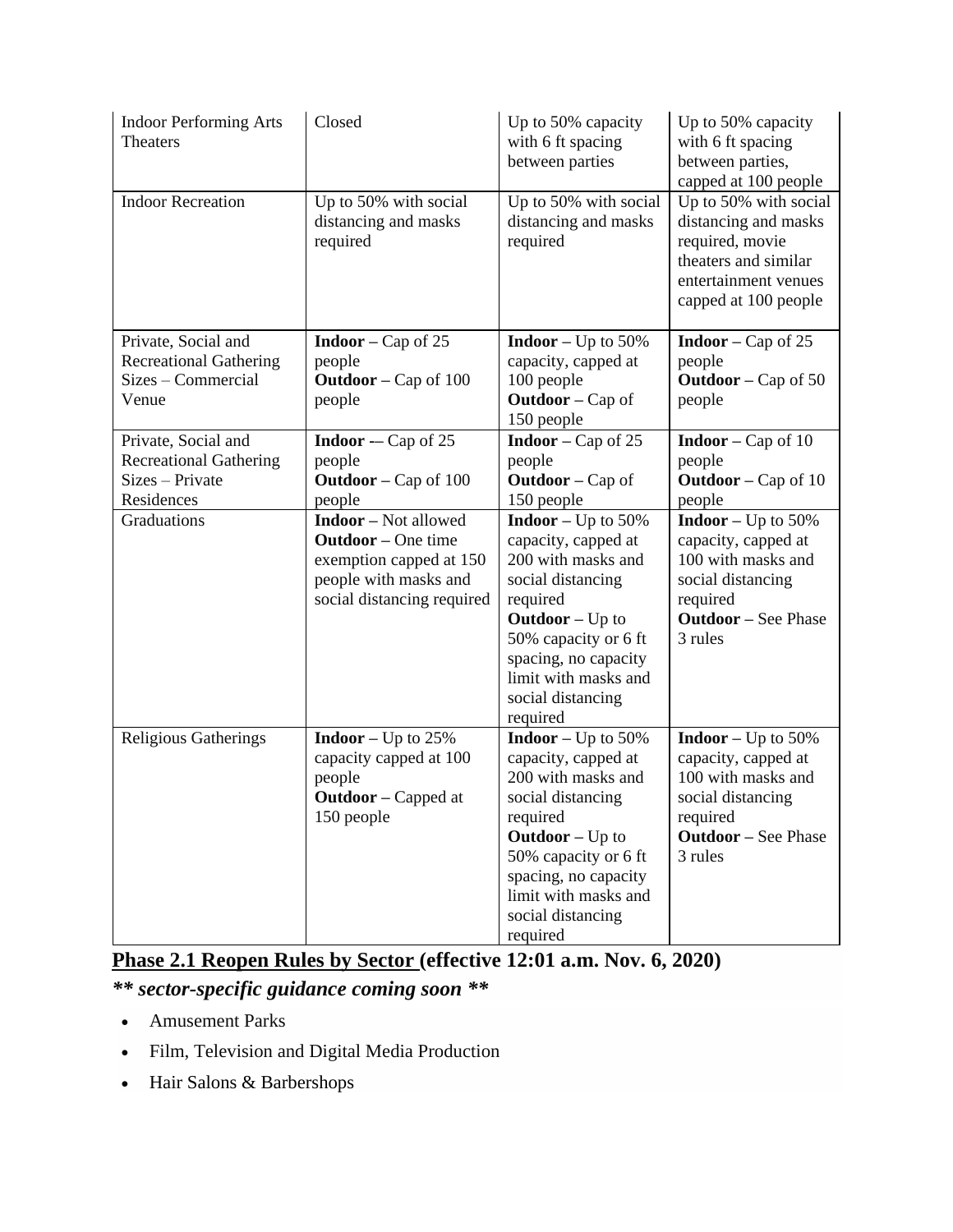- Hotels / Lodging
- Indoor Events and Performing Arts Venues
- Indoor Recreation
- Libraries
- Museums, Zoos, and Aquariums
- Offices
- Outdoor Events
- Personal Services
- Restaurants
- Retail & Malls
- Senior Centers
- Sports and fitness facilities (e.g., gyms, fitness centers, pools, etc.)

Social Clubs to follow all rules applicable to their operation (e.g. Restaurant, Pool). Driving Schools to follow Office rules (see above). For on-road training, there can be twopeople per car, both must wear masks, windows must be rolled down, and thorough cleanings are required between customers.

Short-term housing rentals are recommended to follow hotels/lodging rules above.

#### **Gatherings**

| <b>Type</b>                         | <b>Capacity Limits</b>                 | <b>Notes</b>                                                                                                               |
|-------------------------------------|----------------------------------------|----------------------------------------------------------------------------------------------------------------------------|
| Private, Social and Recreational    | <b>Indoor</b> – Cap of 25 people       | Face masks and social distancing                                                                                           |
| <b>Gathering Sizes</b>              | <b>Outdoor</b> – Cap of 50 people      | required                                                                                                                   |
| -Commercial Venue (e.g.             |                                        |                                                                                                                            |
| weddings, office meetings, parties) |                                        |                                                                                                                            |
| Private, Social and Recreational    | <b>Indoor</b> – Cap of 10 people       | Face masks and social distancing                                                                                           |
| <b>Gathering Sizes</b>              |                                        | required                                                                                                                   |
| - Private Residences                | <b>Outdoor</b> – Cap of 10 people      |                                                                                                                            |
| (e.g. weddings, parties)            |                                        |                                                                                                                            |
| Graduations                         | <b>Indoor</b> – Up to 50% capacity –   | Face masks and social distancing                                                                                           |
|                                     | Cap of 100                             | required                                                                                                                   |
|                                     | <b>Outdoor</b> – Up to 50% capacity or |                                                                                                                            |
|                                     | 6 ft spacing, no capacity limit        |                                                                                                                            |
| Religious Gatherings                | <b>Indoor</b> – Up to 50% capacity –   | Face masks and social distancing                                                                                           |
|                                     | Cap of 100                             | required. Click <b>here</b> for guidelines.                                                                                |
|                                     | <b>Outdoor</b> – Up to 50% capacity or |                                                                                                                            |
|                                     | 6 ft spacing, no capacity limit        |                                                                                                                            |
| <b>Outdoor Event Venues</b>         | Up to $25%$                            | If an outdoor event venue is                                                                                               |
| (e.g. Amphitheaters, Race Tracks)   |                                        | holding a private gathering, they<br>are subject to the 50-person limit<br>under outdoor private gatherings<br>(see above) |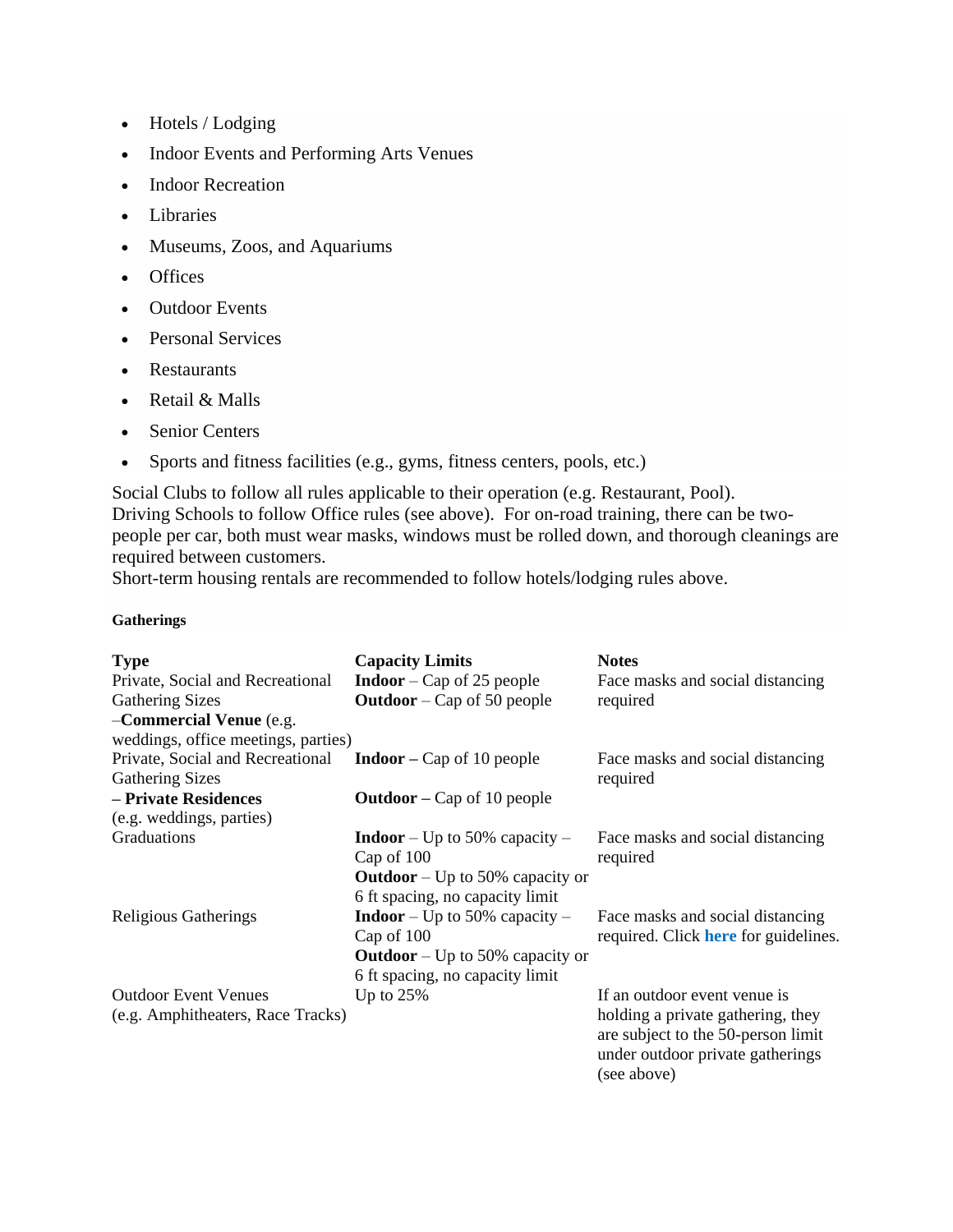|                                                                                                                 |                                                                                  | Face masks and social distancing<br>required                                                                               |
|-----------------------------------------------------------------------------------------------------------------|----------------------------------------------------------------------------------|----------------------------------------------------------------------------------------------------------------------------|
| Fairs, Festivals, and Carnivals                                                                                 | Up to 25% of last year's attendance Face masks and social distancing<br>required |                                                                                                                            |
| <b>Outdoor Organized Gatherings</b><br>$-$ Open to the public (e.g.<br>Fireworks, Concert in Municipal<br>Park) | Cap of 500 people.<br>$-15$ feet of space blanket to<br>blanket                  | For events that cannot<br>accommodate the 15 foot<br>requirement:<br>$-6$ feet of space may be used, but                   |
|                                                                                                                 | Event organizer responsible for<br>compliance with guidance.                     | customers must be masked except<br>while eating and drinking, and<br>lines clearly marking seating areas<br>must be drawn. |
|                                                                                                                 |                                                                                  | Click here for sample seating<br>layout.                                                                                   |

## **General Business Rules**

General business rules shall only apply to University Research and Outdoor Recreation activities (defined below).

- **[General Business Rules](https://portal.ct.gov/-/media/DECD/Covid_Business_Recovery-Aug-14-updates/CTReopensSL_GenBus814.pdf)** *(updated 8/14)*
- University Research
- Outdoor Recreation activities are defined as the following:
	- Equestrian (subject to Dept. of Agriculture **[guidance](https://portal.ct.gov/-/media/DOAG/COVID/COVID-19_Equine-Phase-1-Reopen-Guidance.pdf?la=en&hash=FCBA7ED5104A9FF5E8238270084FFE6B)**)
	- Mountain Biking
	- Camping
	- Head, Party, and Tour Boats (50% capacity or one passenger/family per six feet of rail space)
	- Charter Fishing (50% capacity or one passenger/family per six feet of rail space)
	- Sport Fishing (50% capacity or one passenger/family per six feet of rail space)
	- Go Kart Race Tracks
	- Rock Climbing Walls
	- Golf
	- Driving Ranges
	- Tennis/Paddleball/Pickleball
	- Group Training (up to 100 people), outdoors maintain 6 feet
	- Race Tracks
	- Campgrounds follow all rules applicable to their operation (e.g. Retail, Pool)
	- Outdoor Shooting Range